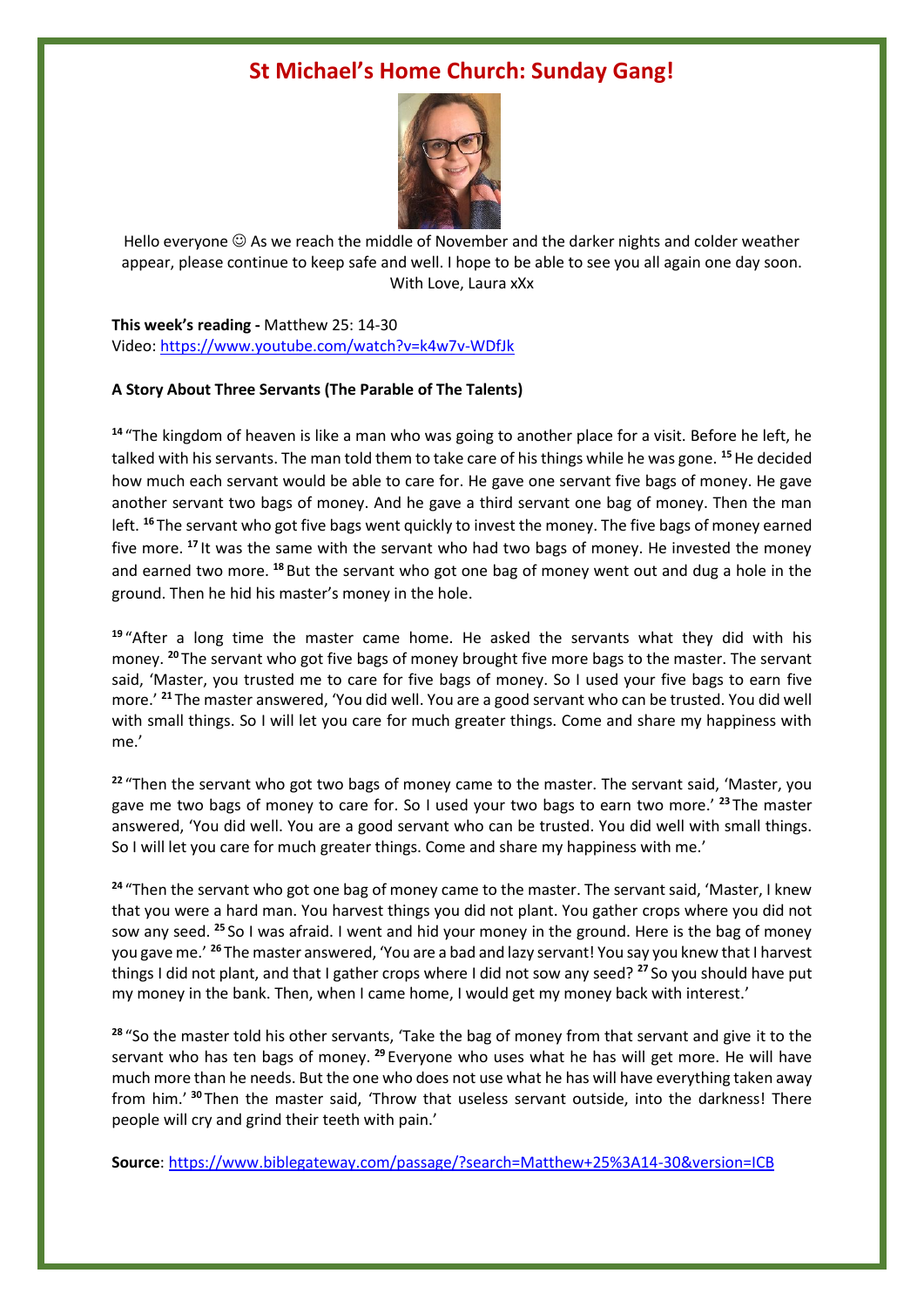## **St Michael's Home Church: Sunday Gang!**

#### **Reflection**

God created each of us with special gifts/talents and he expects us to use those gifts for the purpose for which he gave them to us.

Sometimes we may look at the talents that God has given to others and think that God hasn't given us very much talent. We might even be tempted to hide our talent. But when we use our God-given talent to be all that God intended for us to be... boy, can we fly!

So don't bury your talent  $\odot$ 

Based on: [https://sermons4kids.com/dont\\_bury\\_talent.htm](https://sermons4kids.com/dont_bury_talent.htm)

#### **Activities:**

#### **Parable of the Talents Jar**



- Find a plastic jar or small box you do not need to use anymore.
- Create a label that says "my talents" you can use paper and pen to write it, you can use stickers, you could type and print on the computer.
- If you have stickers/glitters/sequins etc., then decorate your jar; or create your own stickers using paper/card and glue.
- Use gold/yellow paper or white paper and a gold/yellow colouring pencil to create coins.
- Think about what talents you have and write these on to the coins. These might be talents such as activities you are good at like singing, baking, Lego, puzzles; or they might be talents such as good qualities you have like being kind, helpful, caring.
- Put these coins into your talents jar.
- You can keep adding to the talents jar as/when you find more talents!

**Source:** [https://www.orientaltrading.com/parable-of-talents-jar-craft-kit-a2-](https://www.orientaltrading.com/parable-of-talents-jar-craft-kit-a2-13845833.fltr?epik=dj0yJnU9dFhFVVhSNVpmY0lhU3lGcFJScVF2dkpWdFIyQWw1Z0gmcD0wJm49OFBEOUdrT05aNUxTWlJHQ2d3Tmp6dyZ0PUFBQUFBRi1tdkow) [13845833.fltr?epik=dj0yJnU9dFhFVVhSNVpmY0lhU3lGcFJScVF2dkpWdFIyQWw1Z0gmcD0wJm49OF](https://www.orientaltrading.com/parable-of-talents-jar-craft-kit-a2-13845833.fltr?epik=dj0yJnU9dFhFVVhSNVpmY0lhU3lGcFJScVF2dkpWdFIyQWw1Z0gmcD0wJm49OFBEOUdrT05aNUxTWlJHQ2d3Tmp6dyZ0PUFBQUFBRi1tdkow) [BEOUdrT05aNUxTWlJHQ2d3Tmp6dyZ0PUFBQUFBRi1tdkow](https://www.orientaltrading.com/parable-of-talents-jar-craft-kit-a2-13845833.fltr?epik=dj0yJnU9dFhFVVhSNVpmY0lhU3lGcFJScVF2dkpWdFIyQWw1Z0gmcD0wJm49OFBEOUdrT05aNUxTWlJHQ2d3Tmp6dyZ0PUFBQUFBRi1tdkow)

#### **God's Kingdom Comics**

Supplies – paper, writing/drawing utensils

- Draw a comic strip showing how you can use your talents to grow God's kingdom (similar to a super hero comic book).
- You can use the comic strip template to complete or inspire!

**Source:** [https://ministry-to-children.com/well-done-good-and-faithful-servant-lectionary-lesson](https://ministry-to-children.com/well-done-good-and-faithful-servant-lectionary-lesson-from-matthew-2514-30/)[from-matthew-2514-30/](https://ministry-to-children.com/well-done-good-and-faithful-servant-lectionary-lesson-from-matthew-2514-30/)

#### **Extra activities:**

- Maze
- Word Search

#### **Closing Prayer:**

Dear Father, help us to use the talents that you have given us, to be what you intended us to be. In Jesus' name we pray. Amen.

Source: [https://sermons4kids.com/dont\\_bury\\_talent.htm](https://sermons4kids.com/dont_bury_talent.htm)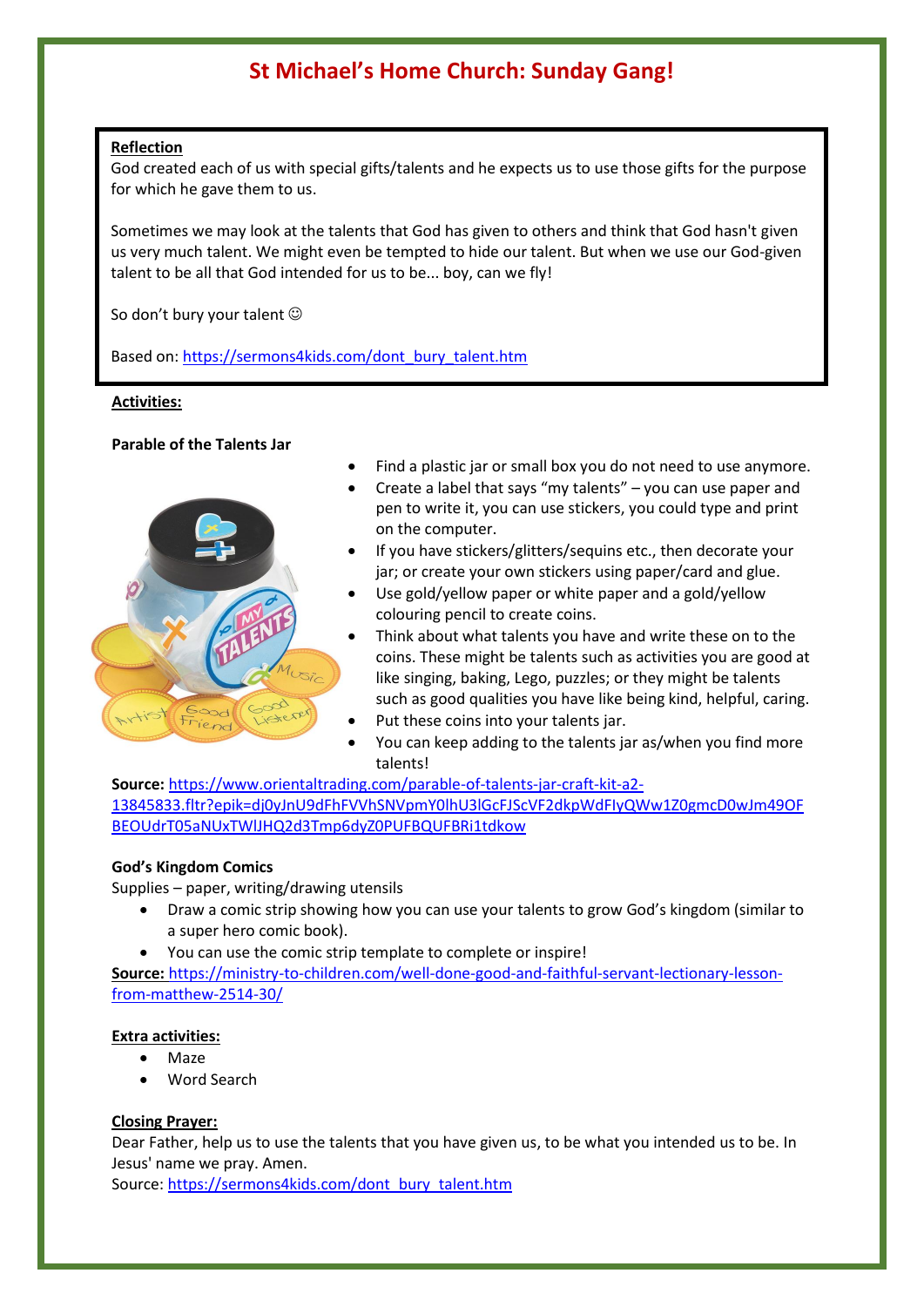# Parable of the Talents Maze

Help the servant take his one talent and use it to gain more talents.

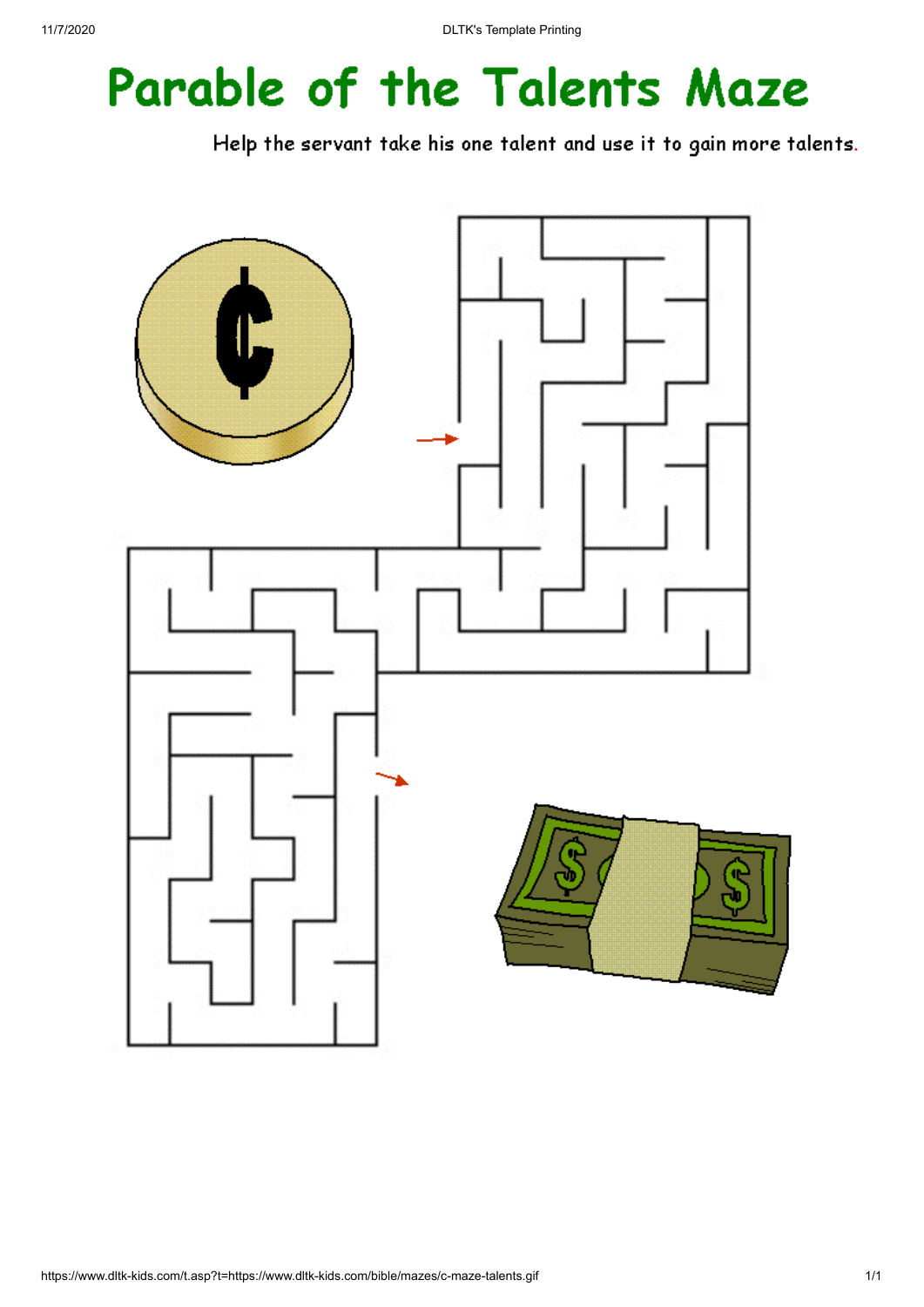11/7/2020 DLTK's Template Printing

# **Parable of the Talents Word Search**

|   |  |  |  |  |  |  | S V A L U A B L E E O P A W A |  |
|---|--|--|--|--|--|--|-------------------------------|--|
| F |  |  |  |  |  |  | E O W N L D J L T M A H J F   |  |
|   |  |  |  |  |  |  | D Z I O K E A U S A O R U N Q |  |
|   |  |  |  |  |  |  | Z O L T I M F I S R R A S N A |  |
|   |  |  |  |  |  |  | V Z U R I H A E C B E B T T A |  |
|   |  |  |  |  |  |  | U M U B T L R S T E F L N W Z |  |
|   |  |  |  |  |  |  | E B S I L V I A T L P E E C L |  |
|   |  |  |  |  |  |  | L H A N A E K B R E I S L A F |  |
|   |  |  |  |  |  |  | J F L N R E D T A C R K A N A |  |
|   |  |  |  |  |  |  | Y H T R O W T S U R T A T E B |  |

abilities parable buried servant celebrate special take doubled faithful talents trustworthy master valuable more

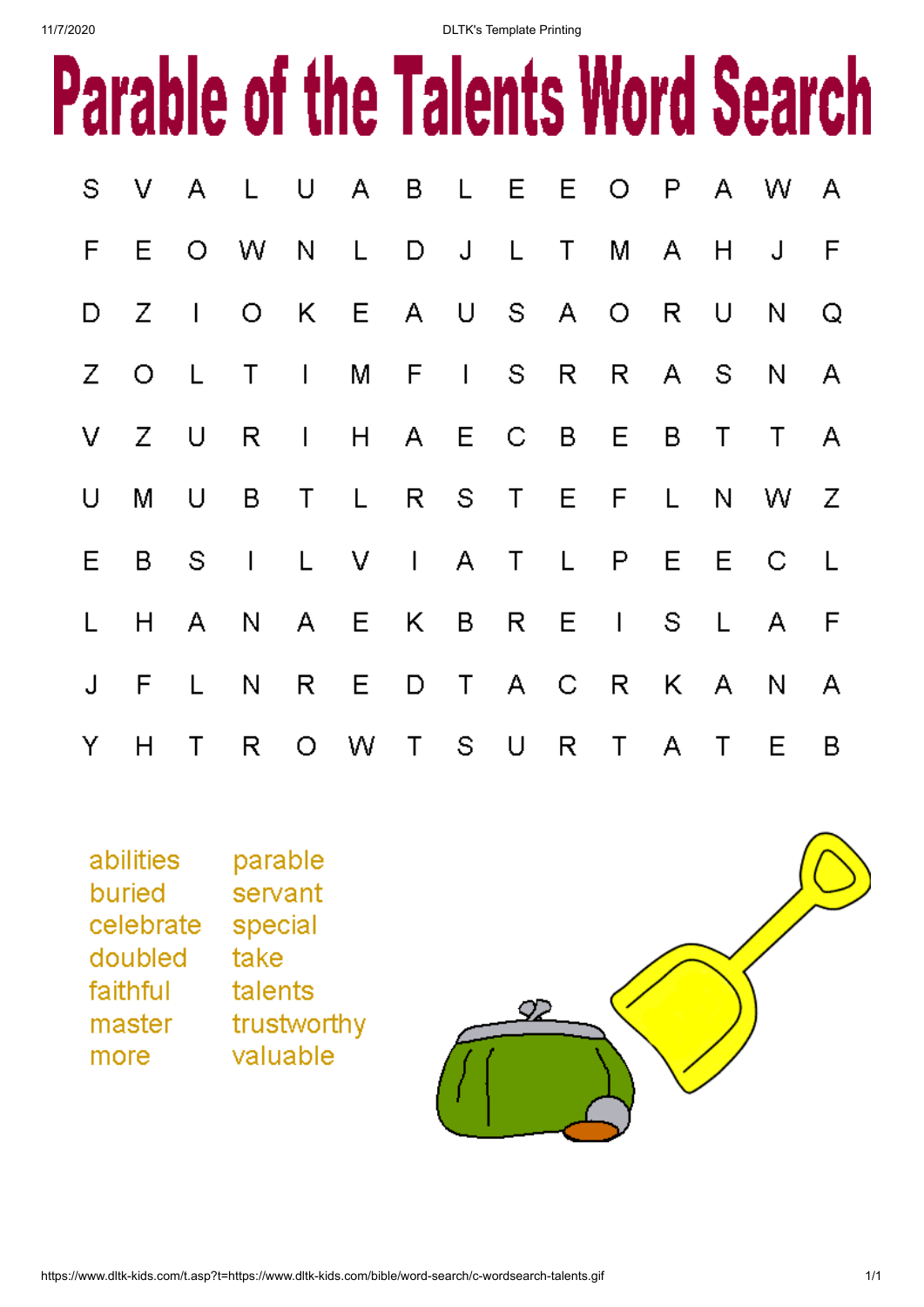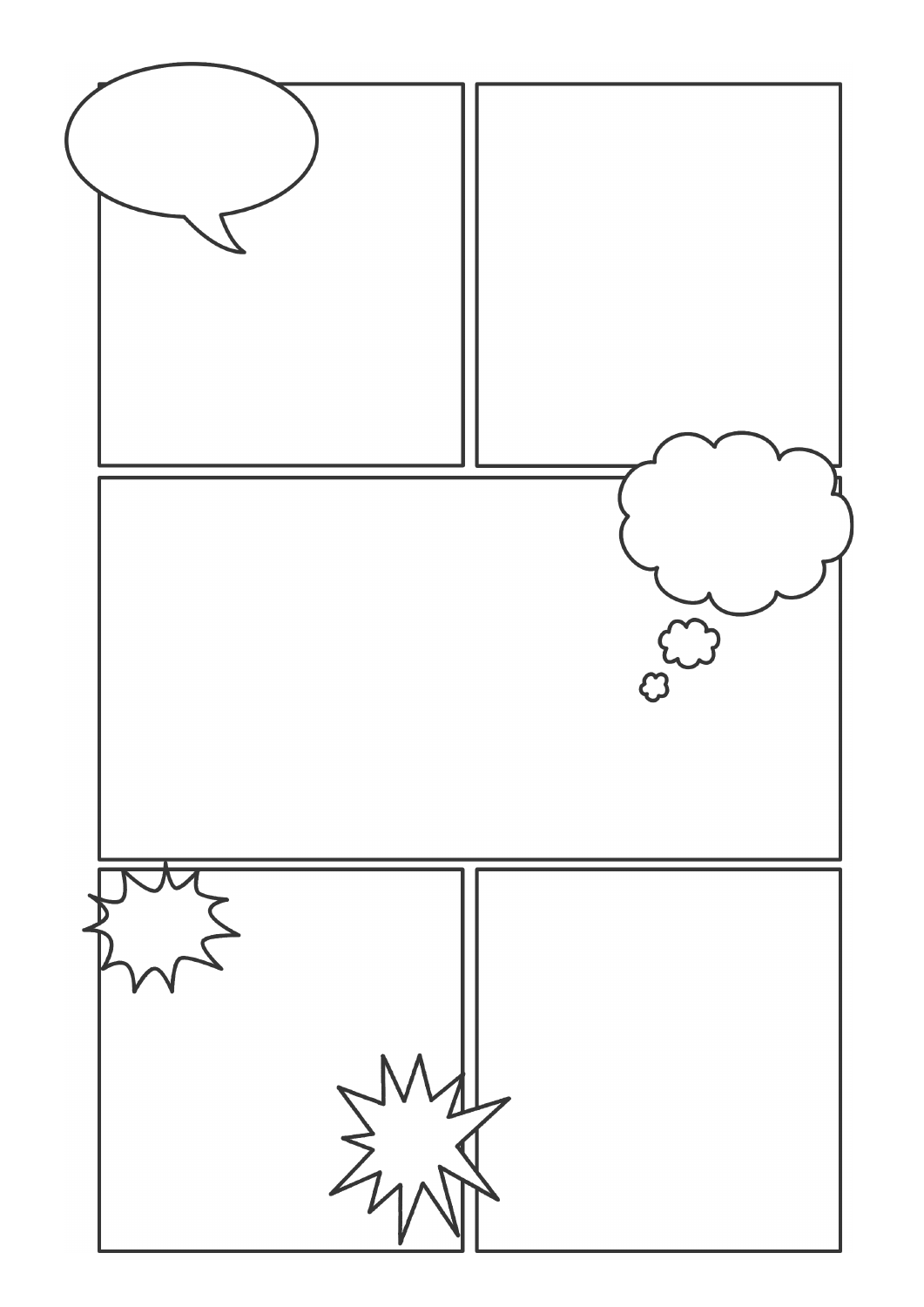